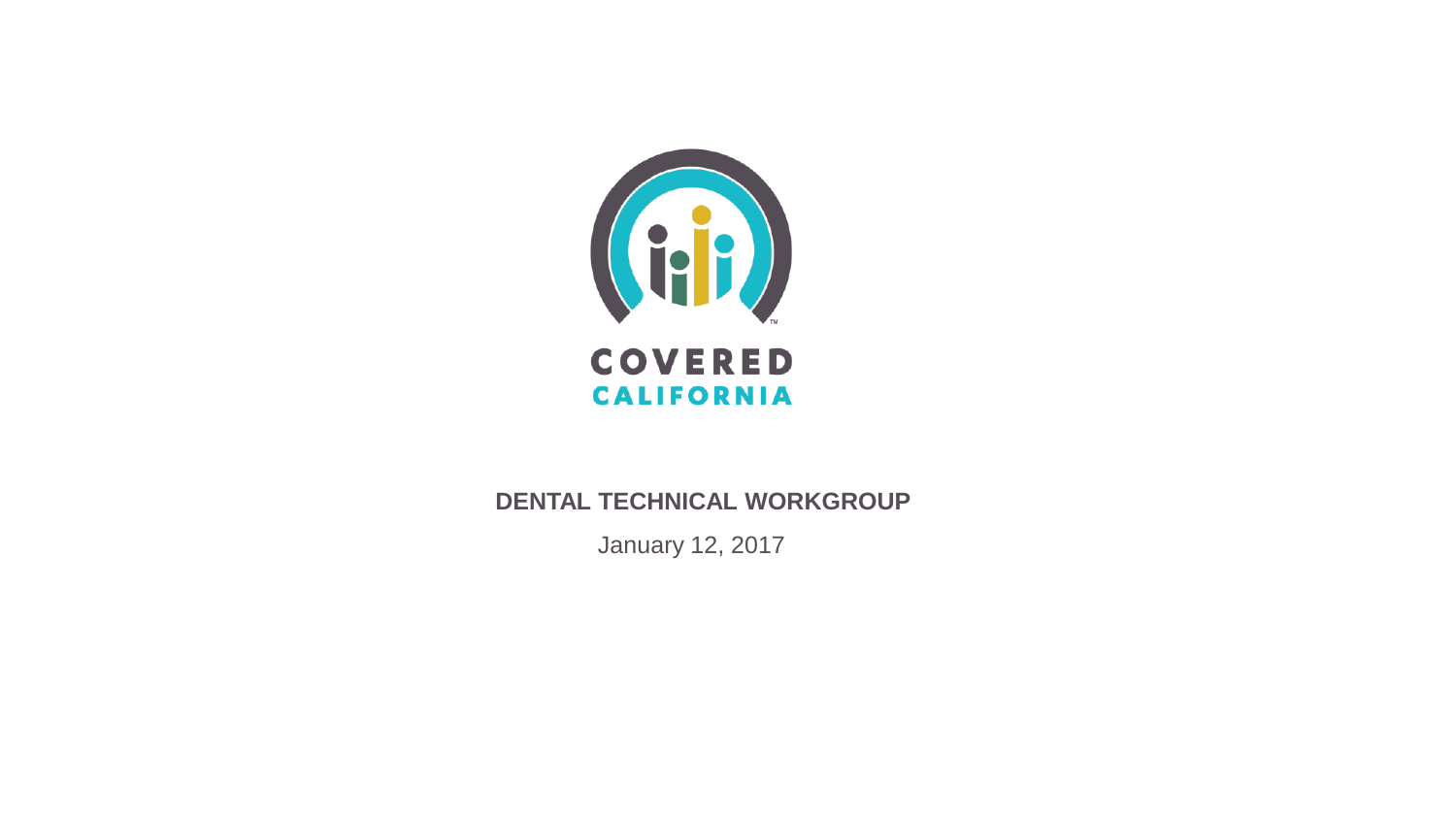

#### **Dental Technical Work Group Meeting and Webinar Thursday January 12, 10:30 a.m. - 12:00 p.m.**

| <b>Agenda Items</b>                                                  | <b>Suggested Time</b>    |
|----------------------------------------------------------------------|--------------------------|
| I. Welcome and Introductions                                         | 10:30 - 10:40 (10 min)   |
| <b>II. Program Updates</b>                                           | $10:40 - 10:50$ (10 min) |
| III. 2018 QDP Certification                                          | $10:50 - 11:00$ (10 min) |
| IV. 2018 Standard Copay Plan Designs (Children's & Adult Benefits)   | 11:00 - 11:20 (20 min)   |
| V. 2018 Adult Dental Benefits Discussion                             | 11:20 $-11:35$ (15 min)  |
| VI. Covered California for Small Business Dental Benefit Plan Design | $11:35 - 11:50$ (15 min) |
| V. Next Steps                                                        | $11:50 - 12:00$ (10 min) |

**Send public comments to [QHP@covered.ca.gov](mailto:QHP@covered.ca.gov)**

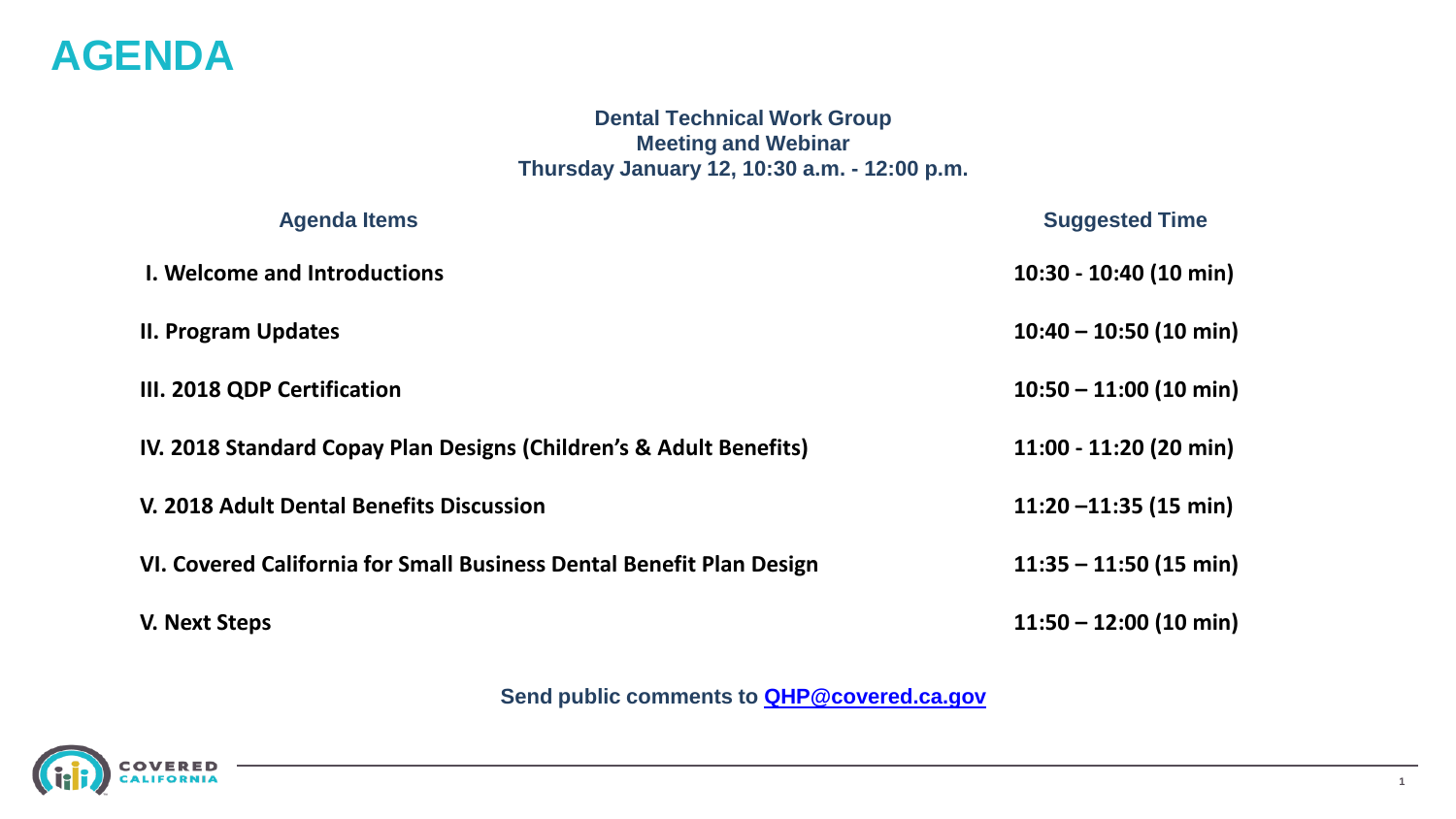# **PROGRAM UPDATES**

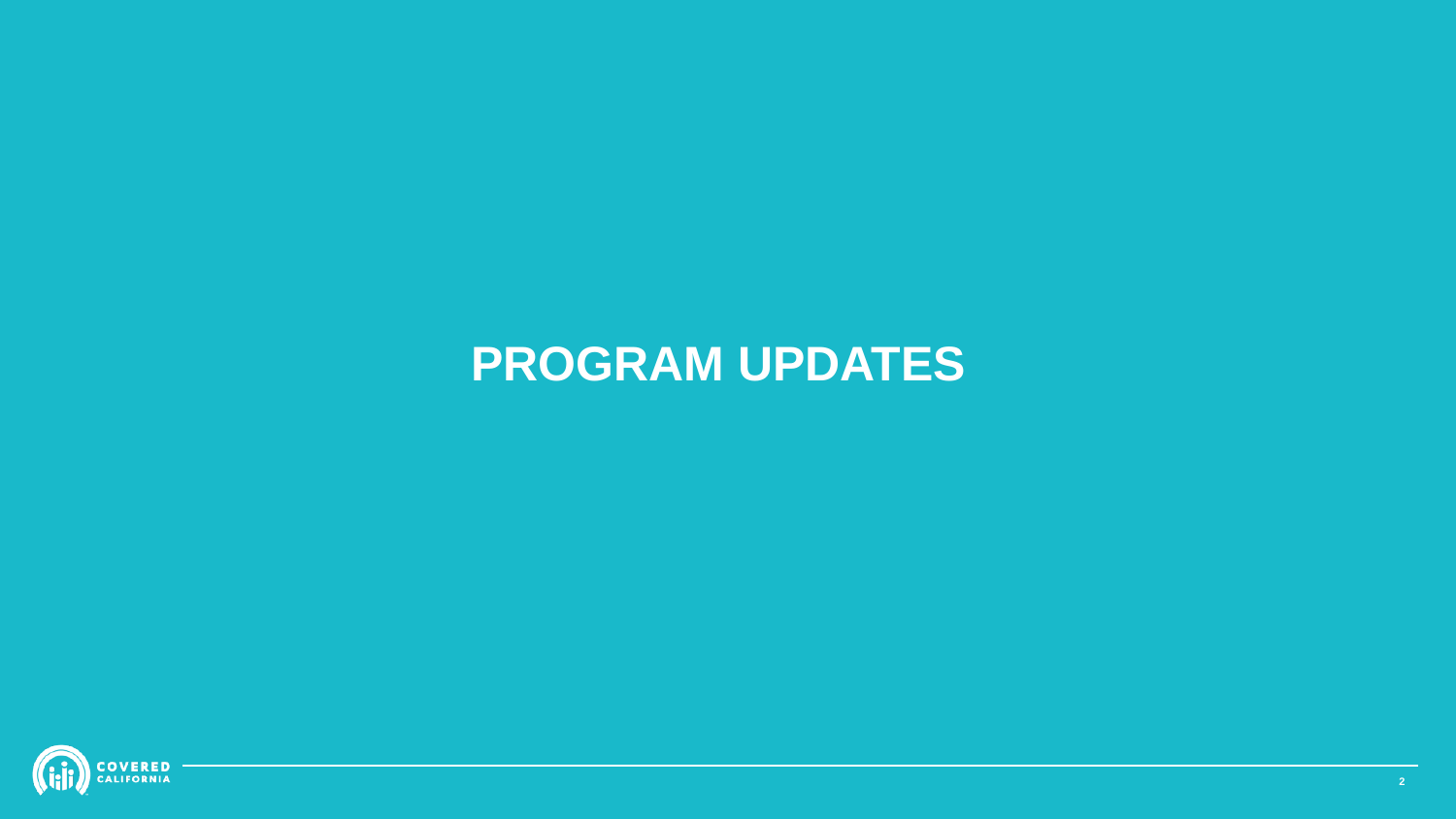

# **2018 QDP CERTIFICATION**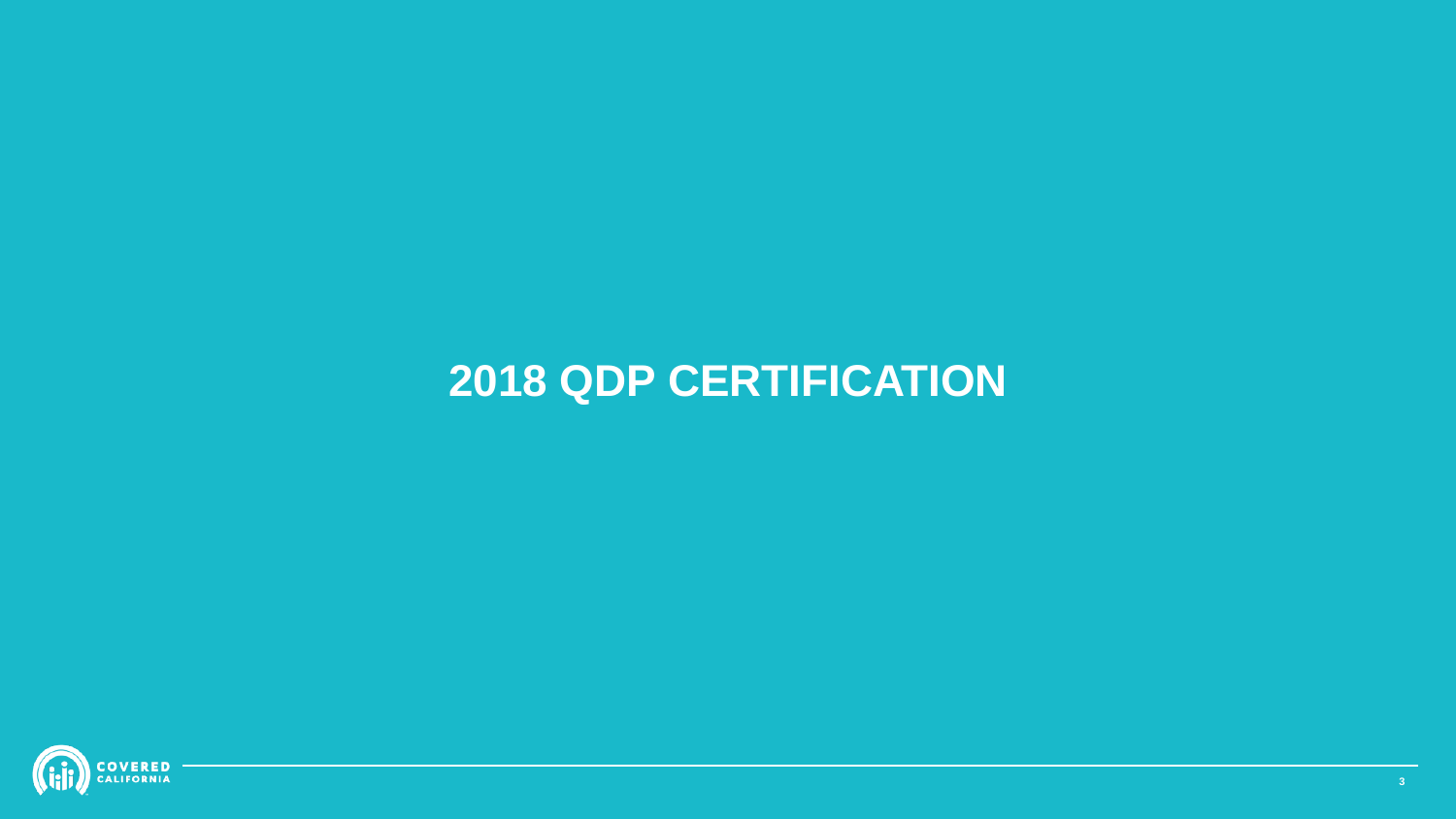## **PROPOSED 2018 QHP CERTIFICATION MILESTONES**

| <b>Release draft 2018 QHP &amp; QDP Certification Applications</b>                                     | <b>December 22, 2016</b>    |
|--------------------------------------------------------------------------------------------------------|-----------------------------|
| <b>Draft application comment periods end</b>                                                           | <b>January 13, 2017</b>     |
| Plan Management Advisory: Benefit Design & Certification Policy recommendation                         | <b>January 19, 2017</b>     |
| January Board Meeting: discussion of benefit design & certification policy recommendation              | <b>January 26, 2017</b>     |
| <b>Letters of Intent Accepted</b>                                                                      | February $1 - 15$ , 2017    |
| <b>Final AV Calculator Released*</b>                                                                   | <b>February 2017</b>        |
| Applicant Trainings (electronic submission software, SERFF submission and templates*)                  | <b>February 22-24, 2017</b> |
| March Board Meeting: anticipated approval of 2018 Standard Benefit Plan Designs & Certification Policy | <b>March 2, 2017</b>        |
| <b>QHP &amp; QDP Applications Open</b>                                                                 | <b>March 3, 2017</b>        |
| <b>QDP Application Responses (Individual and CCSB) Due</b>                                             | <b>April 3, 2017</b>        |
| <b>Evaluation of QDP Responses &amp; Negotiation Prep</b>                                              | <b>April 2017</b>           |
| <b>QDP Negotiations</b>                                                                                | <b>April 2017</b>           |
| <b>QHP Application Responses (Individual and CCSB) Due</b>                                             | May 1, 2017                 |
| <b>Evaluation of QHP Responses &amp; Negotiation Prep</b>                                              | <b>May - June 2017</b>      |
| <b>QHP Negotiations</b>                                                                                | <b>June 2017</b>            |
| <b>QHP Preliminary Rates Announcement</b>                                                              | <b>July 2017</b>            |
| <b>Regulatory Rate Review Begins (QHP Individual Marketplace)</b>                                      | <b>July 2017</b>            |
| <b>CCSB QHP Rates Due</b>                                                                              | <b>TBD</b>                  |
| <b>QDP Rates Announcement (no regulatory rate review)</b>                                              | August 2017                 |
| <b>Public posting of proposed rates</b>                                                                | <b>TBD</b>                  |
| <b>Public posting of final rates</b>                                                                   | <b>TBD</b>                  |

**\*Final AV Calculator and final SERFF Templates availability dependent on CMS release**

**TBD = dependent on CCIIO rate filing timeline requirements**

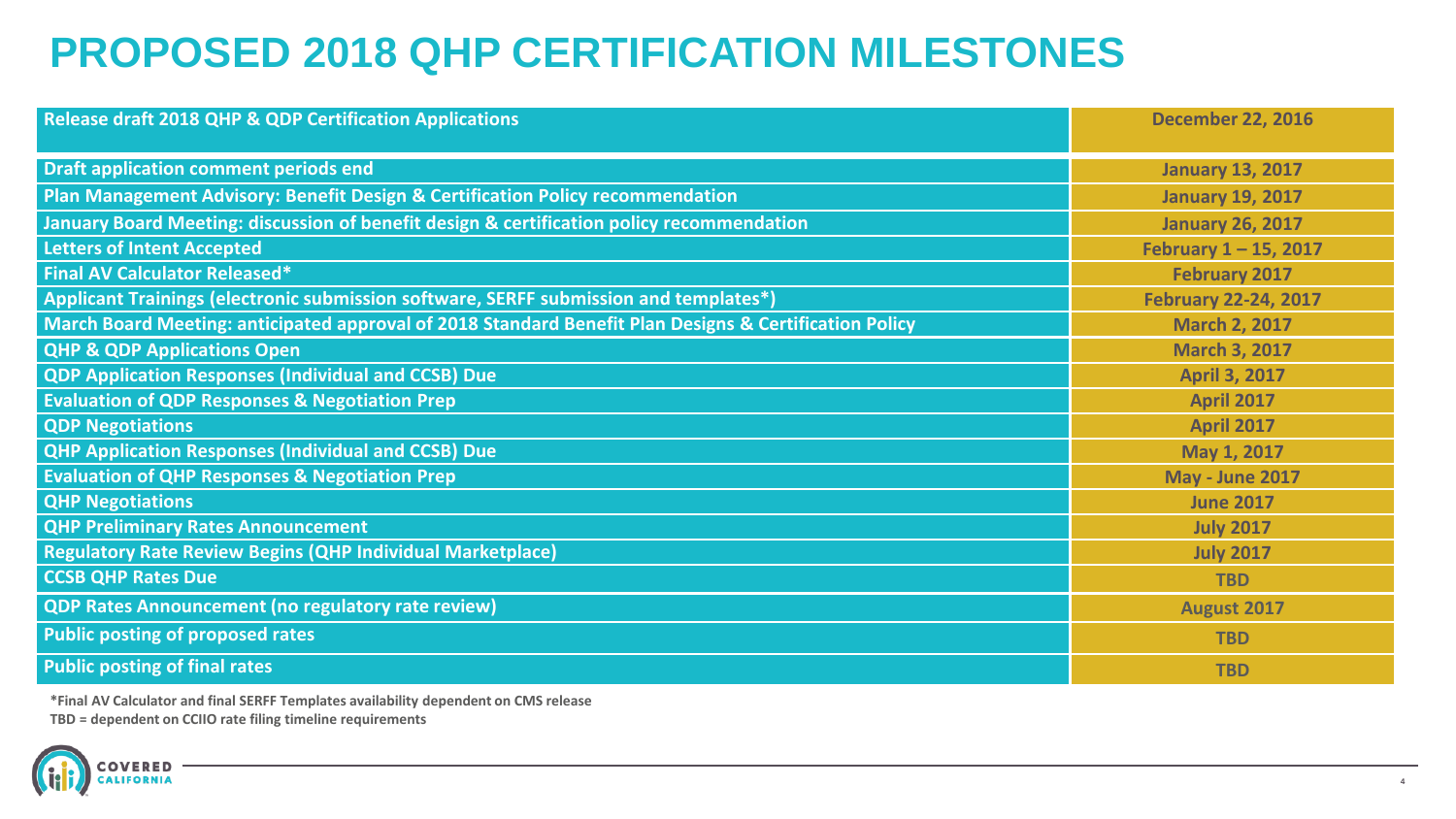## **QDP INDIVIDUAL & CCSB MARKETPLACES PRINCIPLES**

### **PY 2018 Certification Application open to:**

- Issuers offering QDPs certified for 2017
- Issuers newly licensed since May 2, 2016

Certification application will be shortened for issuers contracted 2017-2019 and will focus on review and approval of:

- Contract compliance and performance review
- Rates
- **Benefits**
- **Networks**
- New products
- Updates to performance targets and requirements if needed

There will not be a separate "recertification" application for these returning applicants.

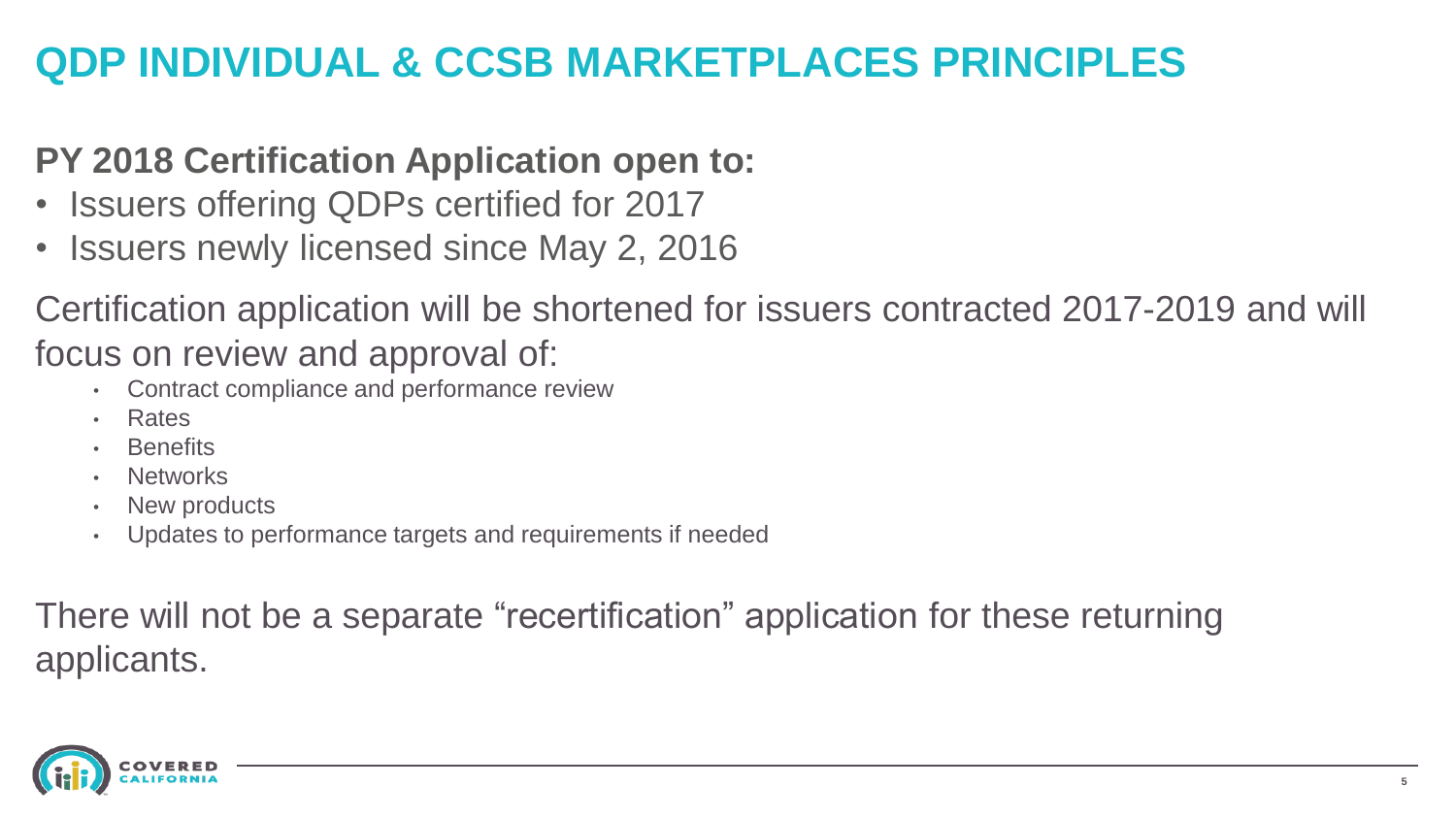## **QDP CERTIFICATION APPLICATIONS**

Draft applications posted for comment:

http://hbex.coveredca.com/stakeholders/plan-management/

| <b>CALIFORNIA</b><br>Powering Covered California<br><b>Health Benefit Exchange</b> |                                                                                                                                                                                                                                                                                                                  |                 |                                                                                                                                                                                                                                                                                                                                                                                                                                                                                                                                            | $f \vee f'$ is the set |                      |                                       |                                                                                                                                                                                                                                                                                                                           |             |
|------------------------------------------------------------------------------------|------------------------------------------------------------------------------------------------------------------------------------------------------------------------------------------------------------------------------------------------------------------------------------------------------------------|-----------------|--------------------------------------------------------------------------------------------------------------------------------------------------------------------------------------------------------------------------------------------------------------------------------------------------------------------------------------------------------------------------------------------------------------------------------------------------------------------------------------------------------------------------------------------|------------------------|----------------------|---------------------------------------|---------------------------------------------------------------------------------------------------------------------------------------------------------------------------------------------------------------------------------------------------------------------------------------------------------------------------|-------------|
| <b>HOME</b>                                                                        | <b>ABOUT</b><br><b>BOARD</b>                                                                                                                                                                                                                                                                                     | <b>PROGRAMS</b> | <b>STAKEHOLDERS</b>                                                                                                                                                                                                                                                                                                                                                                                                                                                                                                                        | <b>AGENTS</b>          | <b>SOLICITATIONS</b> | <b>GRANTS</b>                         | <b>RESOURCES</b>                                                                                                                                                                                                                                                                                                          | <b>JOBS</b> |
|                                                                                    |                                                                                                                                                                                                                                                                                                                  |                 |                                                                                                                                                                                                                                                                                                                                                                                                                                                                                                                                            |                        |                      |                                       | <b>Plan Management</b>                                                                                                                                                                                                                                                                                                    |             |
|                                                                                    | December 22: Draft 2018 QHP/QDP Certification Applications<br>2017. Please use the comment template and submit to Taylor Priestley at<br>New Entrant Applicant) as indicated in application documents.<br>. Attachments B C1 C2 D2 D3 - Individual OHP<br>o Attachment E QIS Run Charts - Individual QHP (excel) |                 | <b>Plan Management &amp; Delivery Systems Reform</b><br>Please note, Covered California has extended the comment deadline to close of business Friday January 13,<br>taylor.priestley@covered.ca.gov. Please note, Applicants will ultimately complete applications<br>electronically and questions will populate dynamically based on Applicant type (current QHP/QDP Issuer or<br>Draft QHP Certification Application for Plan Year 2018 Individual Marketplace<br>. Attachment D1 Member Communication Calendar - Individual QHP (word) |                        |                      | <b>Resources</b><br>Websites<br>Dates | . Links to Covered California<br><b>Health Insurance Company</b><br>• 2017-18 Plan Management<br><b>Advisory Nomination Form</b><br>- Plan Management Advisory<br>Group Proposed 2017 Dates<br>• 2016 Plan Management<br>Advisory Charter and<br>Membership<br>• Proposed 2016 Plan<br><b>Management Advisory Meeting</b> |             |

### Deadline for comment Friday January 13, 2017.

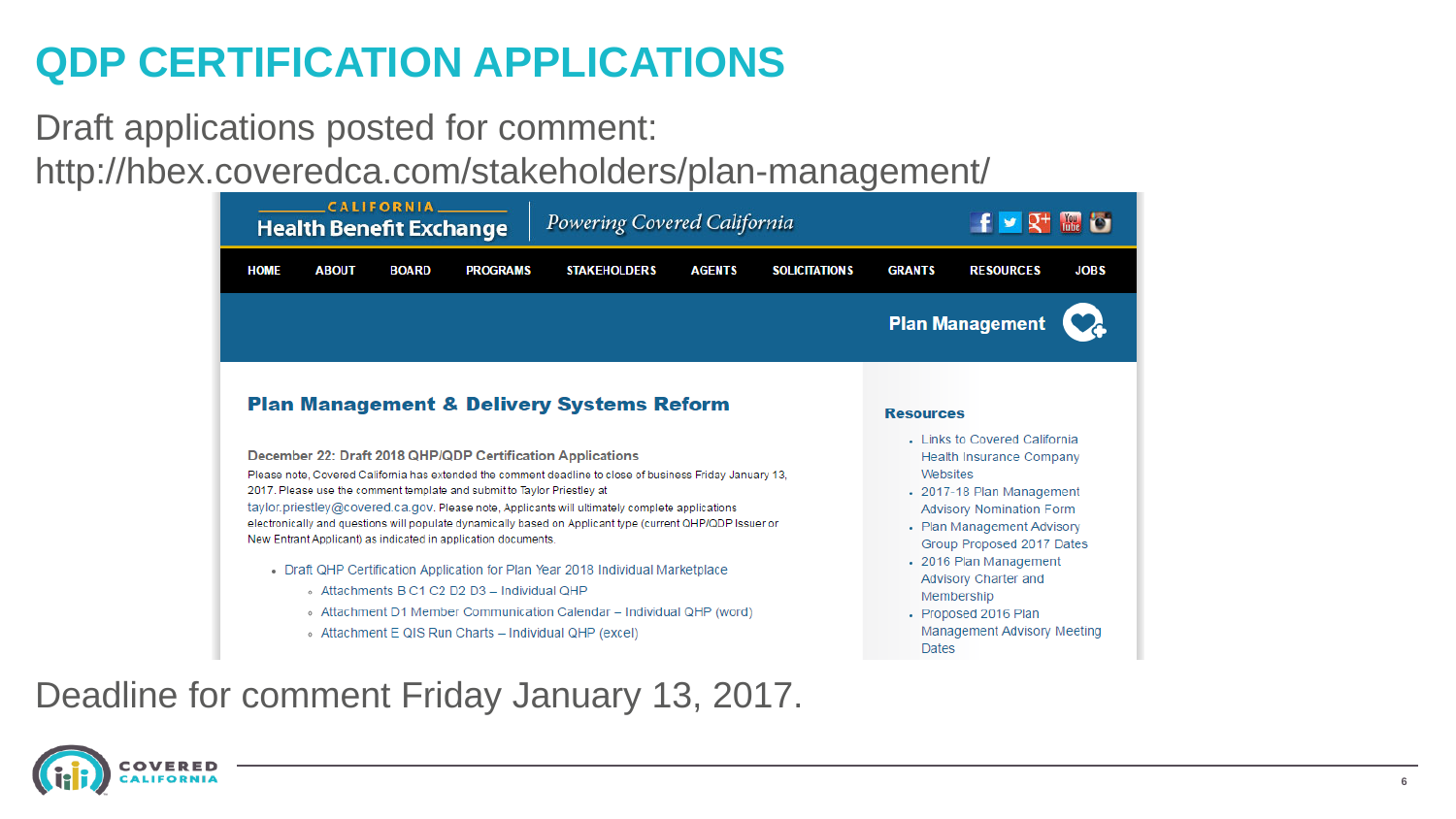# **2018 DENTAL BENEFIT DESIGN**

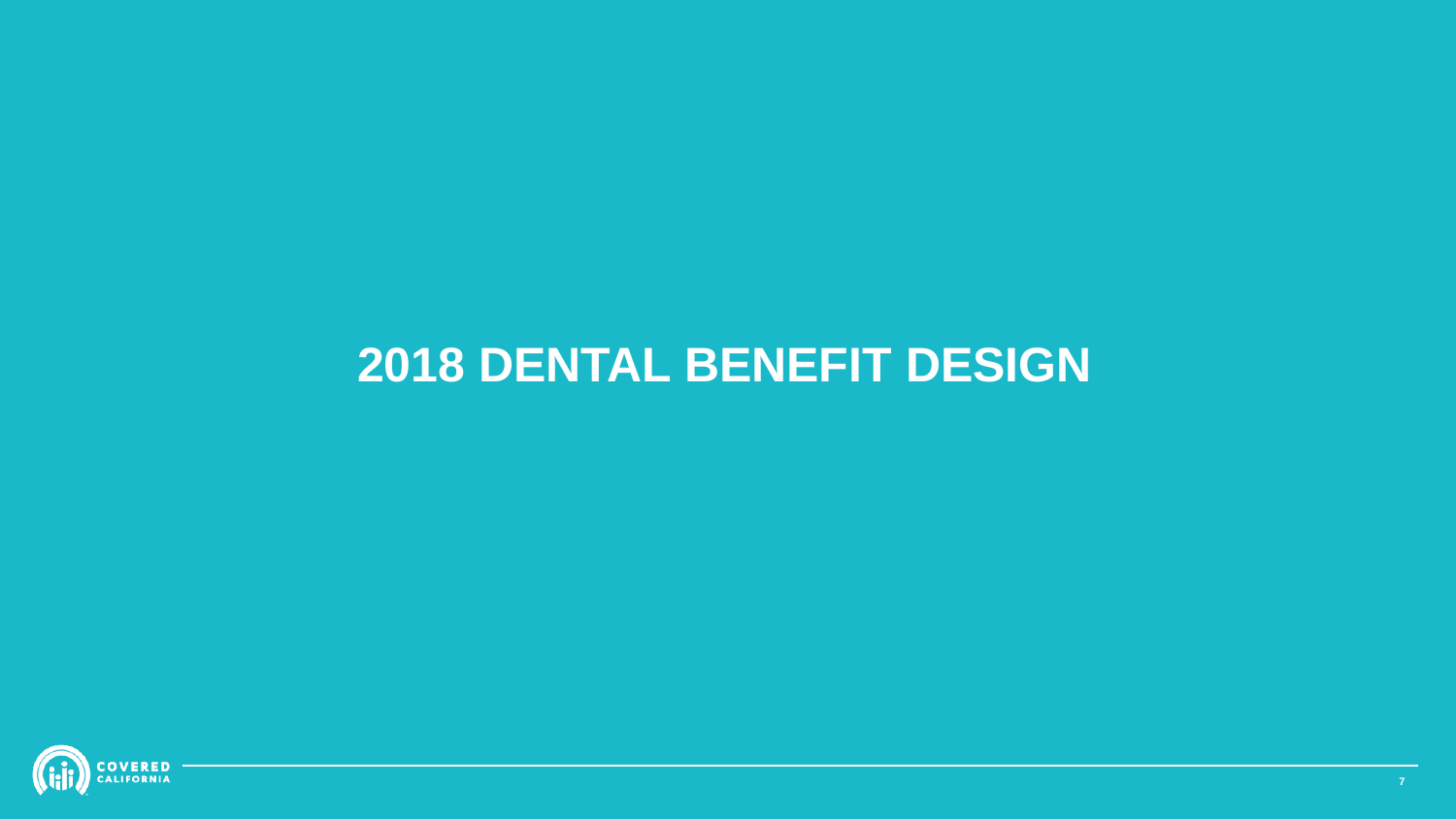## **STRATEGY FOR PATIENT-CENTERED BENEFIT PLAN DESIGNS**

#### **Organizational Goal**

Covered California should have benefit designs that are standardized, promote access to care, and are easy for consumers to understand **= PATIENT-CENTERED**.



#### **Principles**

- Multi-year progressive strategy with consideration for market dynamics: changes in benefits should be considered annually based on consumer experience related to access and cost
- Adhere to principles of value-based insurance design by setting cost shares that consider cost and value while prioritizing primary care and frequently needed care.

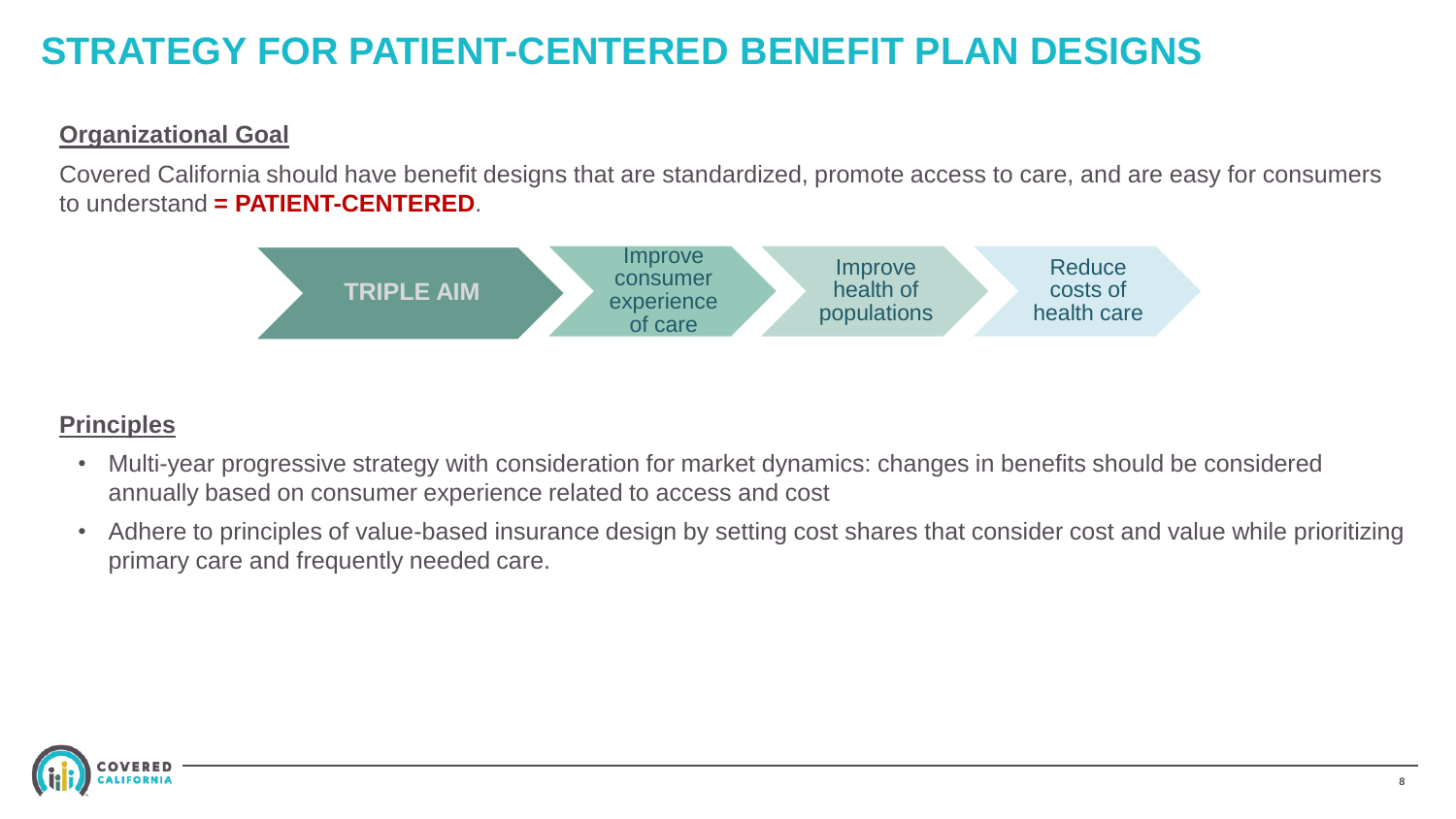## **COVERED CALIFORNIA DENTAL PLAN DESIGN**

### **2018 Dental Benefit Plan Design Discussion Topics:**

- Copay Schedule
	- o Alignment of pediatric copay schedule with benchmark plan
	- o Current Dental Terminology (CDT) Update
- Adult Dental Benefits
	- o Waiting Period Waiver
	- o Exempt Preventive and Diagnostic Services from Annual Benefit Limit
	- o Standardization of Exclusions and Limitations
- Employer-Sponsored Plan
	- o Benefit Design
	- o Contribution and Participation Requirements

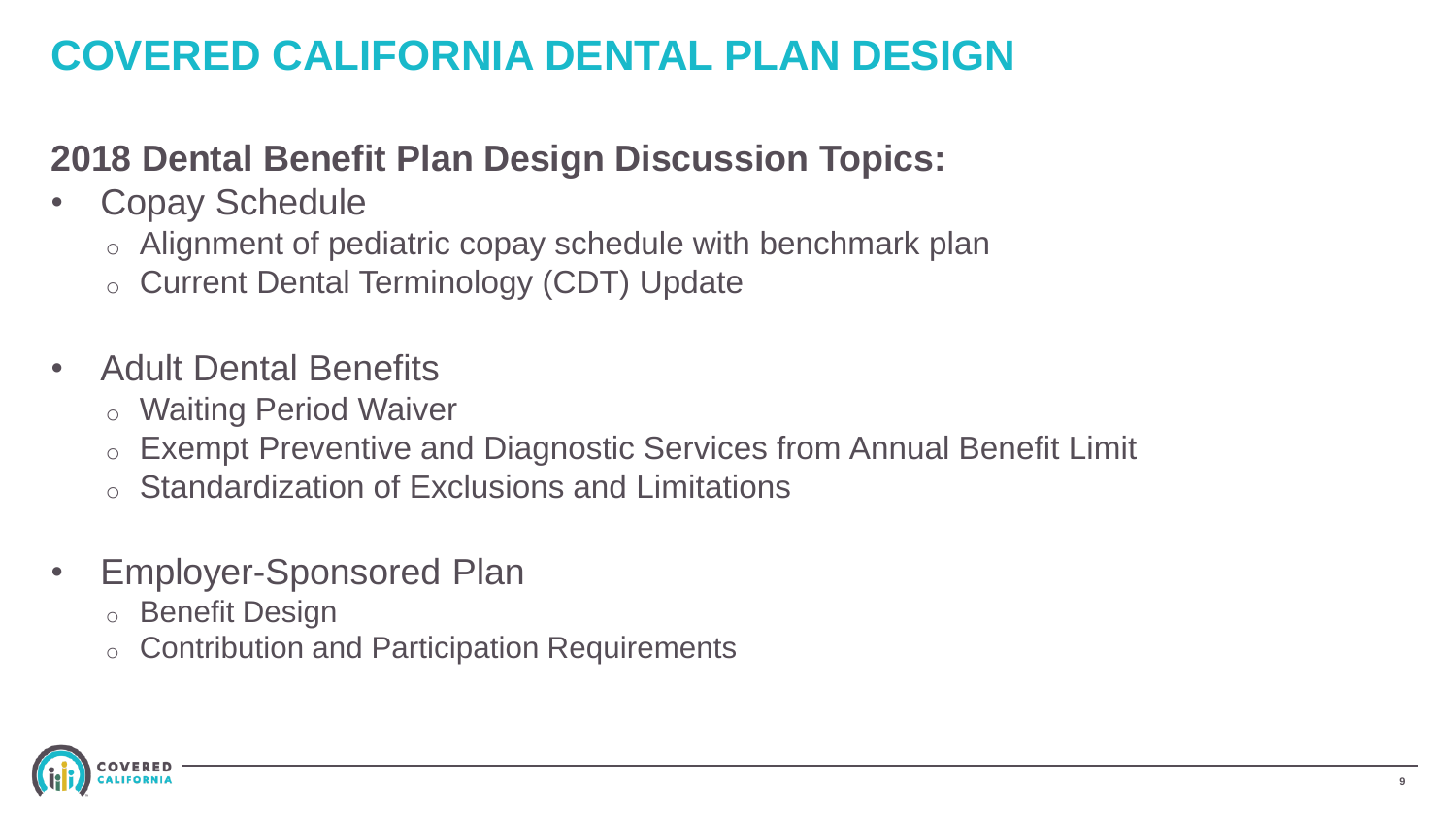## **STANDARD COPAY SCHEDULE**

Since issuers need to comply with both EHB and standard benefit plan design requirements, the pediatric copay schedule must not conflict with the benchmark plan.

All comments received unanimously recommended moving pediatric and adult schedules to current CDT version, reasons given included:

- HIPAA compliance
- System programming impacts
- Provider contracting
- Administrative burden of managing different benefit plans with different procedure codes

*Staff Recommendation:* Update copay schedules CDT version to CDT-17. Inclusion of CDT-17 codes in the pediatric copay schedule based on clinical interpretation of benchmark plan.

Existing discrepancies in the 2017 pediatric copay schedule have been eliminated by adding omitted procedure codes and removing those not in the benchmark plan.

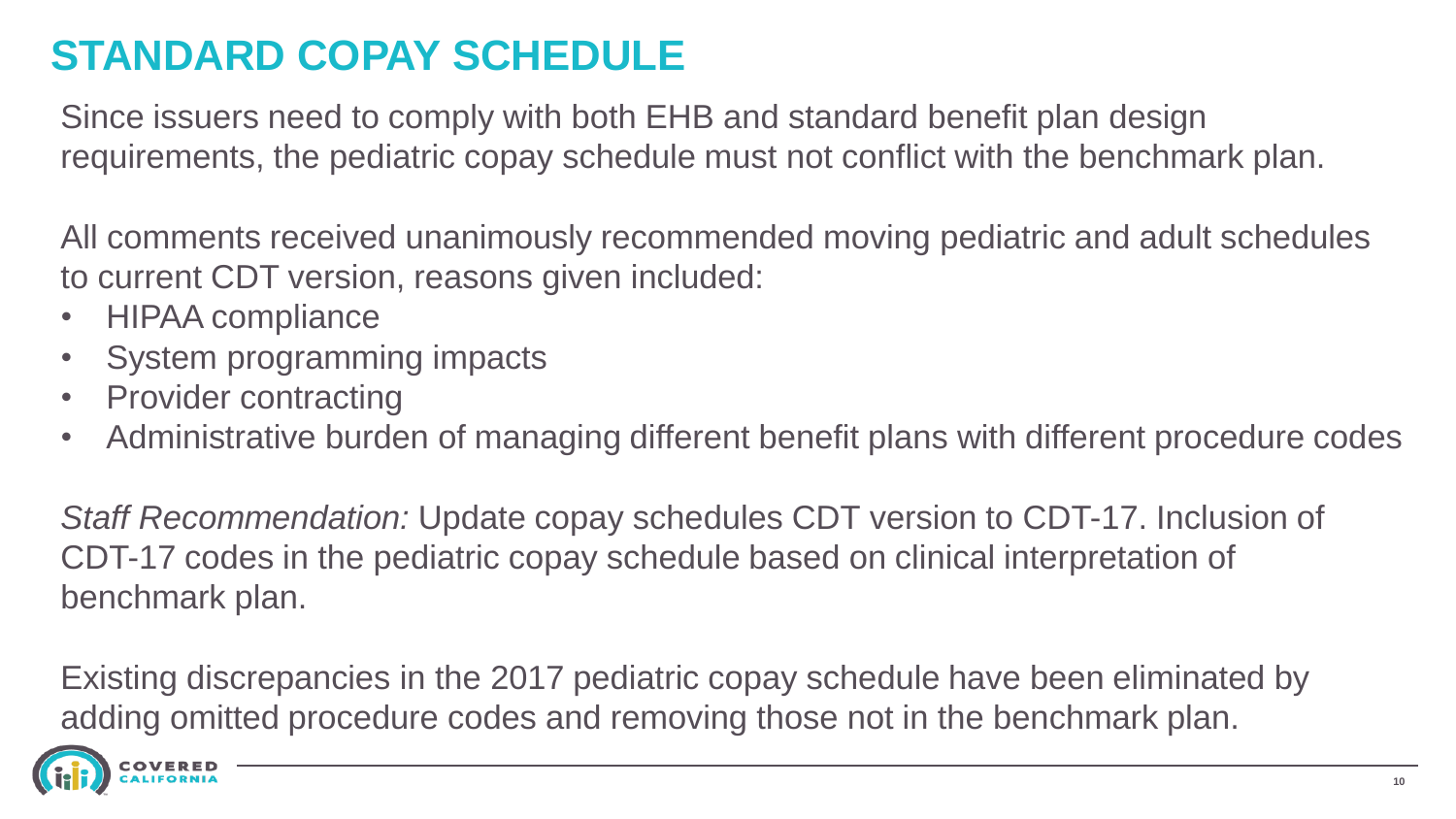## **DRAFT STANDARD COPAY SCHEDULES: CORRECTIONS**

| <b>CDT Code</b> | Nomenclature                                                                                       | <b>Correction Made</b>          |
|-----------------|----------------------------------------------------------------------------------------------------|---------------------------------|
| D5863           | Overdenture - Complete Maxillary                                                                   | Added Code                      |
| D5864           | Overdenture - Partial Maxillary                                                                    | Added Code                      |
| D5865           | Overdenture - Complete Mandibular                                                                  | <b>Added Code</b>               |
| D5866           | Overdenture - Partial Mandibular                                                                   | Added Code                      |
| D2752           | crown - porcelain fused to noble metal                                                             | Removed from Pediatric Schedule |
| D2792           | crown - full cast noble metal                                                                      | Removed from Pediatric Schedule |
| D3353           | apexification/recalcification - final visit                                                        | Removed from Pediatric Schedule |
| D2140           | amalgam - one surface, primary or permanent                                                        | Corrected Nomenclature          |
| D2150           | amalgam - two surfaces, primary or permanent                                                       | Corrected Nomenclature          |
| D2160           | amalgam - three surfaces, primary or permanent                                                     | Corrected Nomenclature          |
| D2161           | amalgam - four or more surfaces, primary or permanent                                              | <b>Corrected Nomenclature</b>   |
| D3425           | apicoectomy/periradicular surgery - molar (first root)                                             | Corrected Nomenclature          |
| D4210           | gingivectomy or gingivoplasty - four or more contiguous teeth or tooth bounded spaces per quadrant | <b>Corrected Nomenclature</b>   |
| D4211           | gingivectomy or gingivoplasty – one to three contiguous teeth or tooth bounded spaces per quadrant | Corrected Nomenclature          |
| D6980           | fixed partial denture repair necessitated by restorative material failure                          | <b>Corrected Nomenclature</b>   |
| D7111           | extraction, coronal remnants - deciduous tooth                                                     | Corrected Nomenclature          |
| D7250           | surgical removal of residual tooth roots requiring cutting of soft tissue and bone and closure     | <b>Corrected Nomenclature</b>   |
| D7472           | removal of torus palatinus                                                                         | Corrected Nomenclature          |

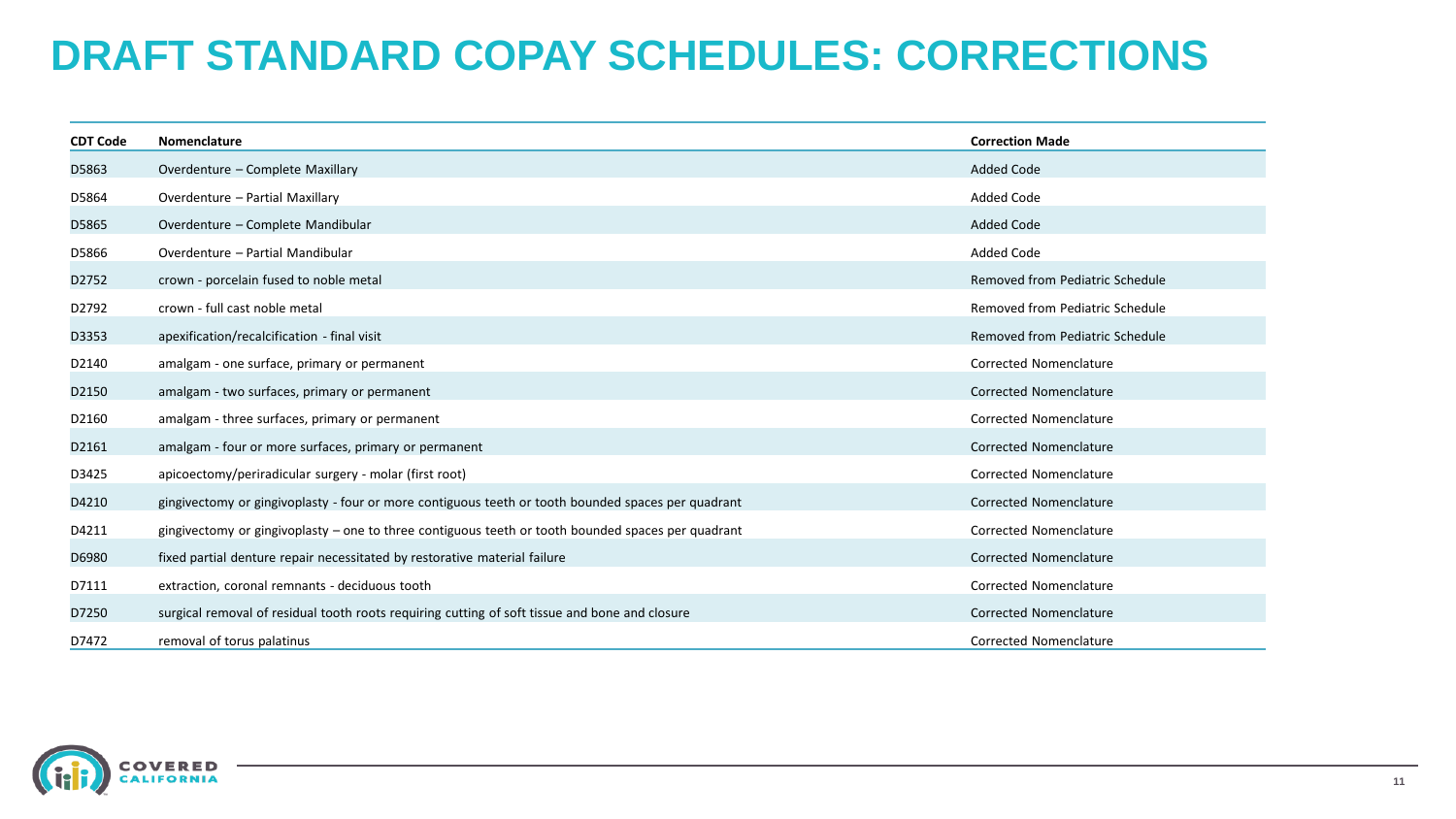## **DRAFT STANDARD COPAY SCHEDULE: NEW CDT-17 CODES**

| <b>CDT Code</b>   | Nomenclature                                                                                                                                                                                           |
|-------------------|--------------------------------------------------------------------------------------------------------------------------------------------------------------------------------------------------------|
| D0171             | $re$ -evaluation – post-operative office visit                                                                                                                                                         |
| D <sub>1353</sub> | sealant repair $-$ per tooth                                                                                                                                                                           |
| D <sub>1575</sub> | distal shoe space maintainer - fixed - unilateral                                                                                                                                                      |
| D2921             | reattachment of tooth fragment, incisal edge or cusp                                                                                                                                                   |
| D2941             | interim therapeutic restoration - primary dentition                                                                                                                                                    |
| D2949             | Restorative foundation for an indirect restoration                                                                                                                                                     |
| D3427             | periradicular surgery without apicoectomy                                                                                                                                                              |
| D4283*            | autogenous connective tissue graft procedure (including donor and recipient surgical sites) – each additional contiguous tooth, implant or edentulous tooth position in same graft site                |
| D4285*            | non-autogenous connective tissue graft procedure (including recipient surgical site and donor material) – each additional contiguous tooth, implant or edentulous tooth position in same graft<br>site |
| D4346             | scaling in presence of generalized moderate or severe gingival inflammation - full mouth, after oral evaluation                                                                                        |
| D5221             | immediate maxillary partial denture – resin base (including any conventional clasps, rests and teeth)                                                                                                  |
| D5222             | immediate mandibular partial denture - resin base (including any conventional clasps, rests and teeth)                                                                                                 |
| D5223             | immediate maxillary partial denture – cast metal framework with resin denture bases (including any conventional clasps, rests and teeth)                                                               |
| D5224             | immediate mandibular partial denture – cast metal framework with resin denture bases (including any conventional clasps, rests and teeth)                                                              |
| D6011             | second stage implant surgery                                                                                                                                                                           |
| D6013             | surgical placement of mini implant                                                                                                                                                                     |
| D6052             | semi-precision attachment abutment                                                                                                                                                                     |
| D6081             | scaling and debridement in the presence of inflammation or mucositis of a single implant, including cleaning of the implant surfaces, without flap entry and closure                                   |
| D6085             | provisional implant crown                                                                                                                                                                              |
| D6549*            | retainer – for resin bonded fixed prosthesis                                                                                                                                                           |
| D7881             | occlusal orthotic device adjustment                                                                                                                                                                    |
| D9943*            | occlusal guard adjustment                                                                                                                                                                              |

#### \*Covered benefit for adults only

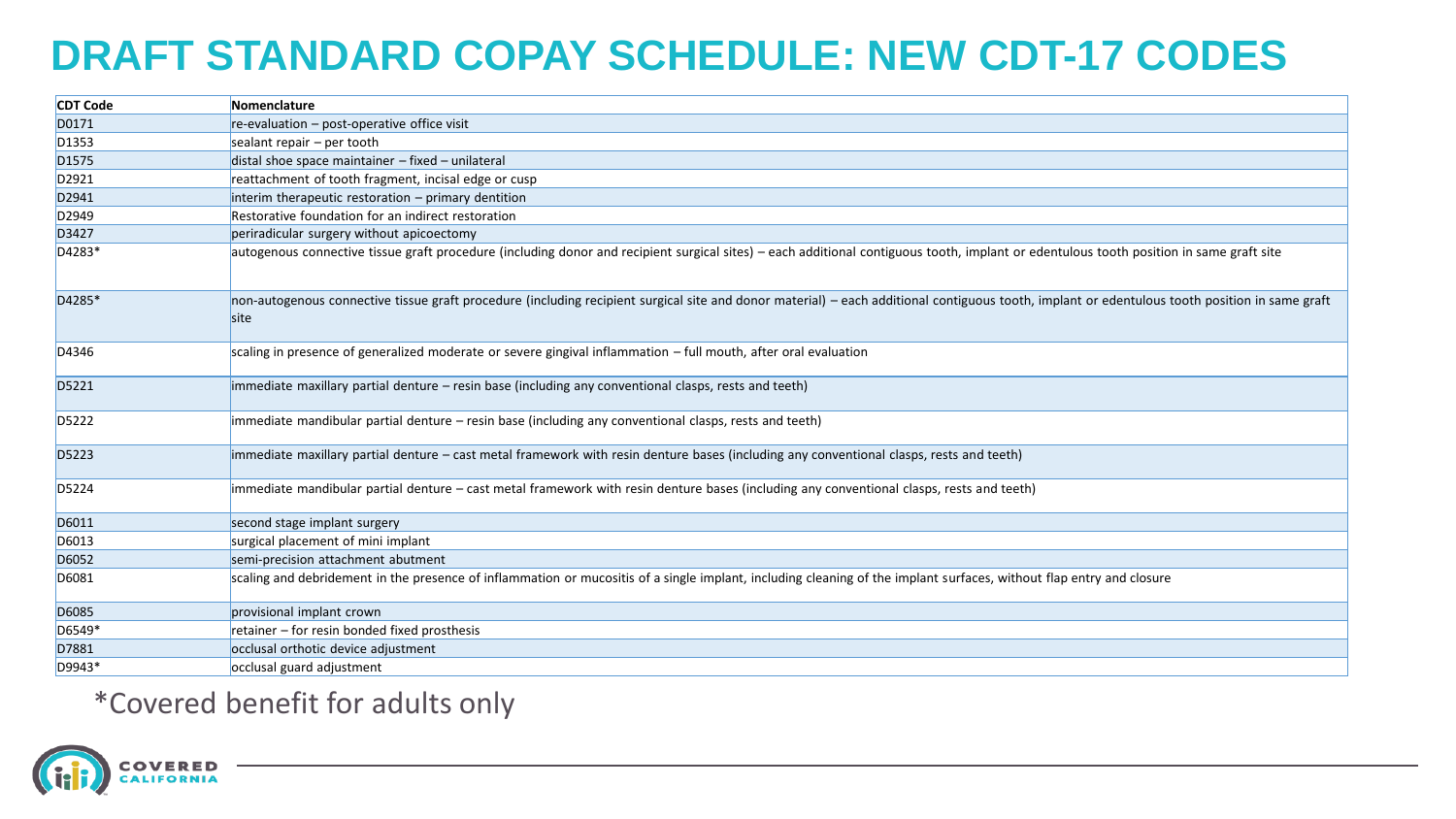## **ADULT COINSURANCE DESIGN: WAITING PERIOD WAIVER**

Current Adult Coinsurance Plan Design includes six month waiting period for major services, waived with proof of prior coverage.

Issuers currently define conditions for waiving the waiting period and there is significant variation between issuers.

The Exchange receives questions related to the waiting period and the waiver from both consumers and agents.

The enrollment application does not currently ask consumers if they have prior dental coverage at the time of enrollment.

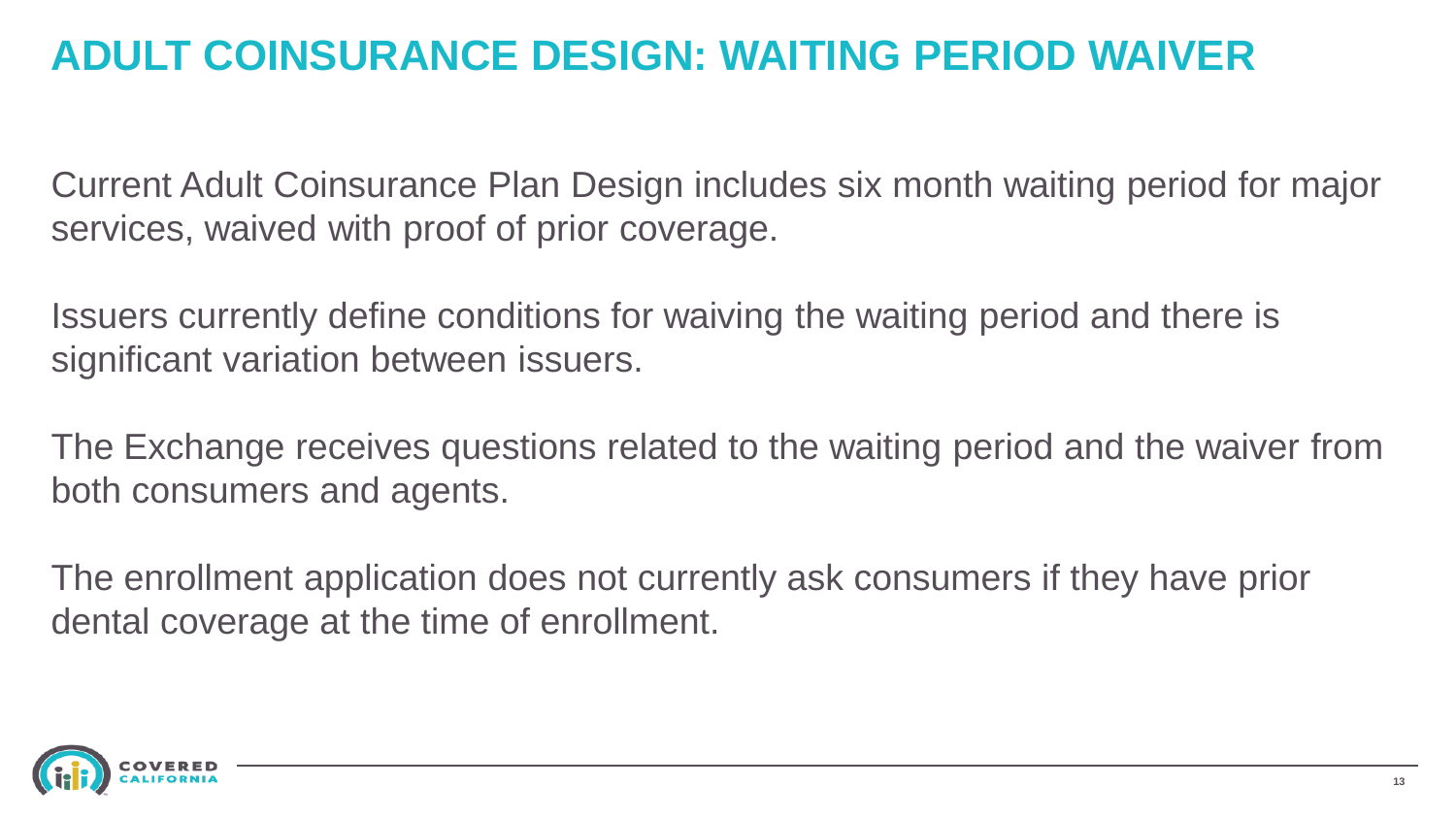## **ADULT COINSURANCE DESIGN: WAITING PERIOD WAIVER**

### *Staff Recommendation:*

The following waiver conditions will be standardized in the plan design:

- Any prior coverage will be accepted: Group/Individual/Medi-Cal, On/Off-Exchange, Any issuer
- No required minimum duration of prior coverage allowed; dental plans must reduce the six month waiting period for each month of prior coverage

The following waiver conditions will not be standardized in the plan design:

- Maximum allowed lapse in coverage
- Acceptable documents to provide proof of prior coverage

*Rationale*: Support continuous enrollment in dental insurance in an environment where plan choices can change.

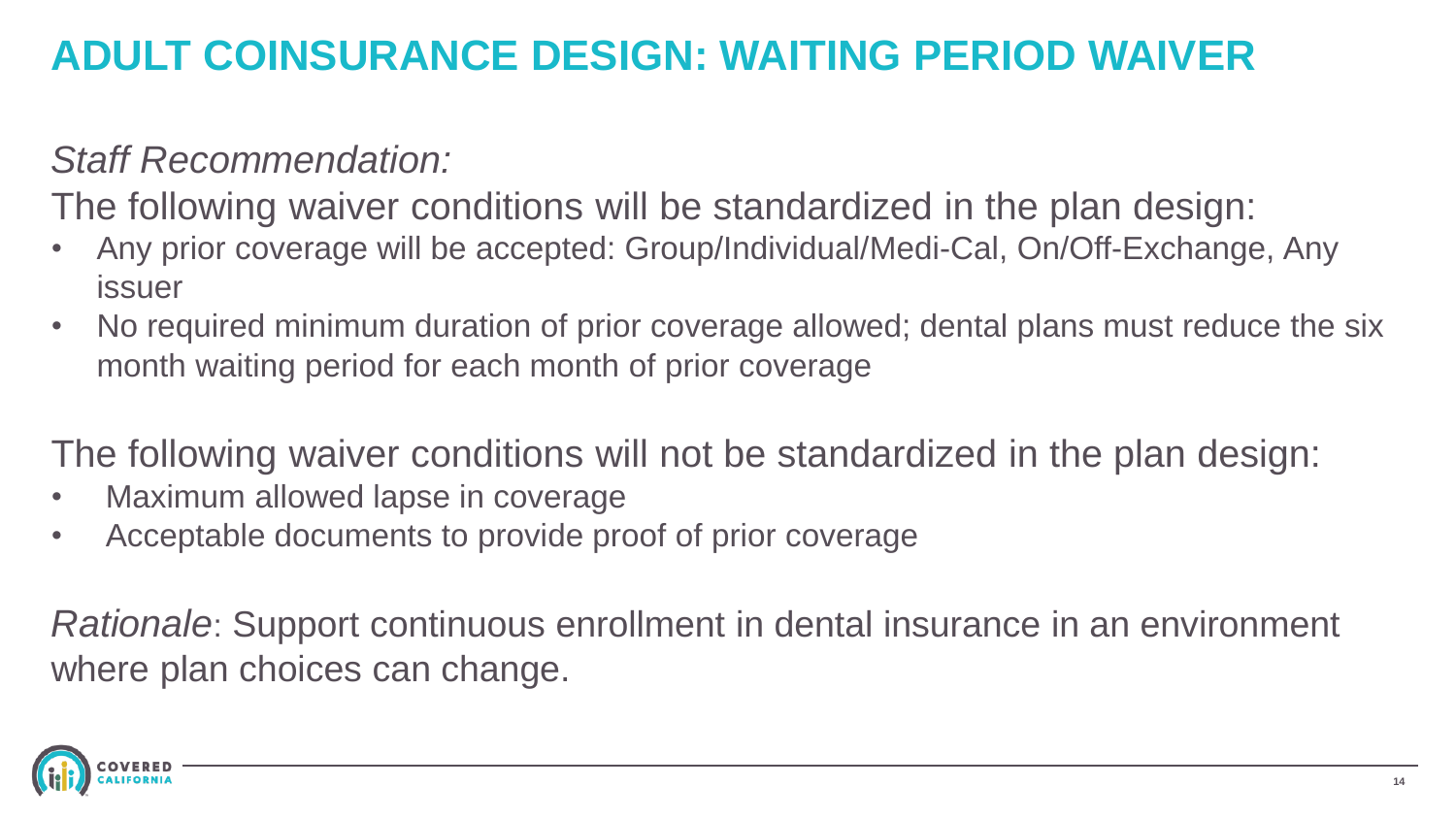## **ADULT DENTAL BENEFITS: STANDARDIZATION OF EXCLUSIONS & LIMITATIONS**

*Staff Recommendation*: Continue 2017 standard exclusions in 2018 and add exclusion of veneers.

*Rationale*: Continued progress towards standardization of adult dental exclusions, following guiding principle of excluding services without oral health benefit.

| <b>Benefit</b>    | <b>Excluded in 2017</b> | <b>Excluded in 2018</b> |
|-------------------|-------------------------|-------------------------|
| Tooth Whitening   |                         |                         |
| Adult Orthodontia |                         |                         |
| Implants          |                         |                         |
| Veneers           |                         |                         |

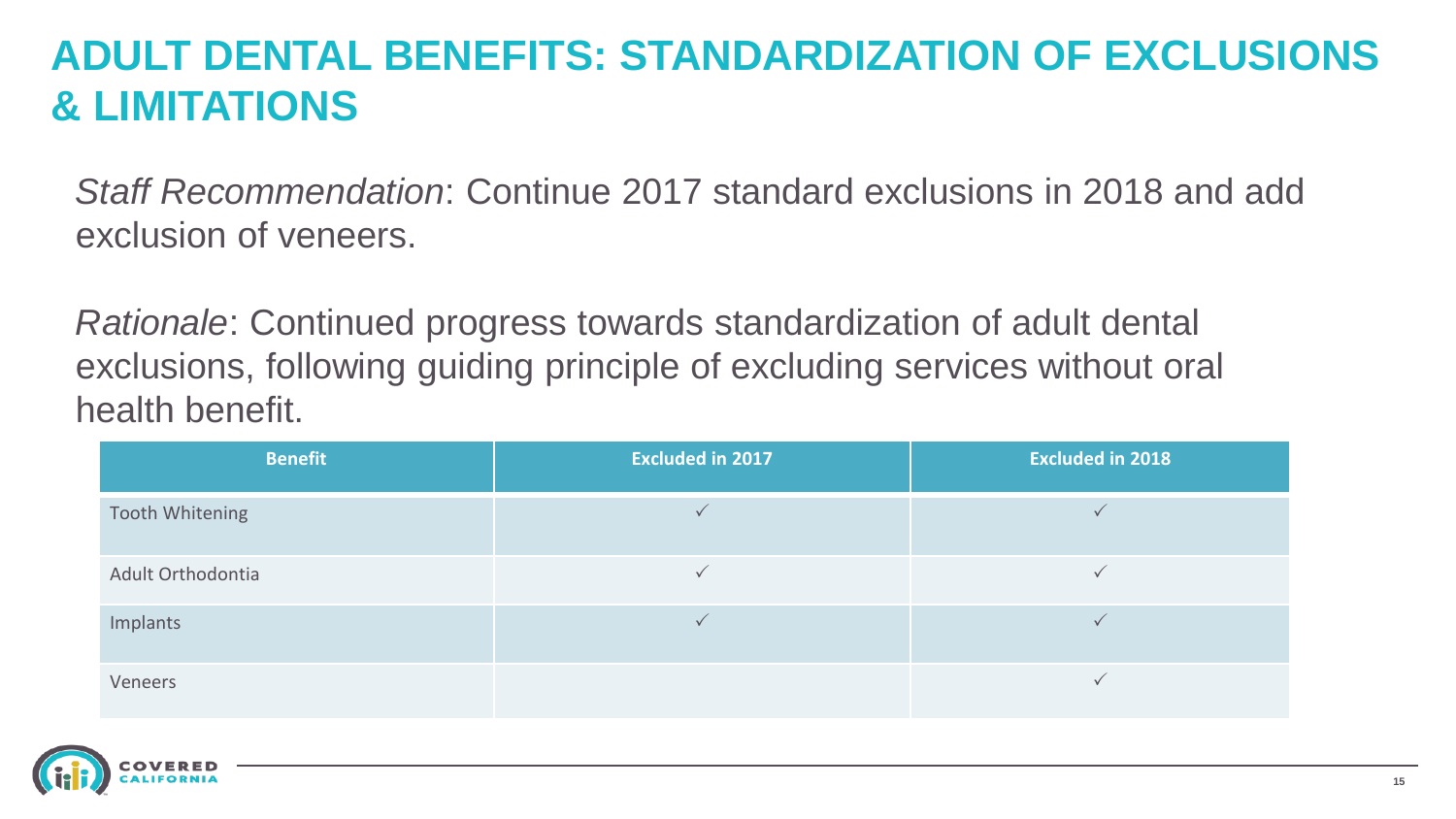## **CONSUMER COMMUNICATION AND EDUCATION**

Based on workgroup feedback and survey of common questions and social media inquiries, staff proposes the following suggested goals and next steps to improve consumer communication and education related to dental benefits:

- Better use of coveredca.com dental page to orient consumers to dental plan shopping experience
- Make dental plan benefit documents more accessible prior to shopping
- Improve and standardize communication of frequency limitations
- Communicate importance of timely notification of prior coverage upon enrollment in new dental plan to waive six month waiting period, if applicable
- Pursue consumer testing and surveys to understand dental consumers' needs

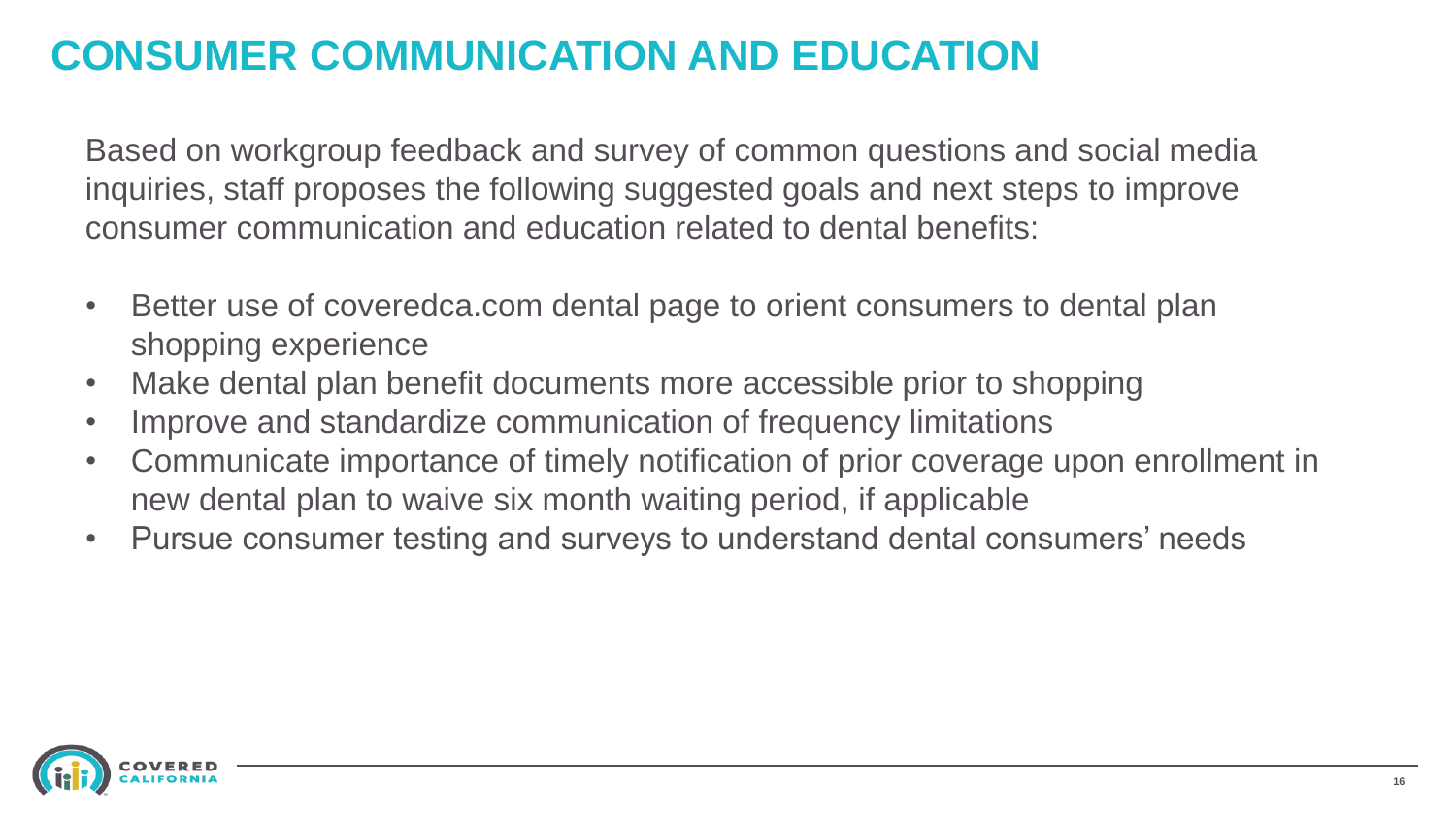## **EMPLOYER-SPONSORED DENTAL PLAN**

| <b>Component</b>                                                        | <b>Staff Recommendation</b>                                                                                                                                                                                      |
|-------------------------------------------------------------------------|------------------------------------------------------------------------------------------------------------------------------------------------------------------------------------------------------------------|
| <b>Plan Design</b>                                                      | No waiting period for Major Services                                                                                                                                                                             |
| <b>Employer Contribution &amp;</b><br><b>Participation Requirements</b> | • Employer must select a specific Group Dental Plan and contribute minimum 50% of premium<br>Minimum 70% employee participation<br>• Employees remain free to select any dental plan for which they are eligible |
| Dependent Coverage                                                      | Dependent coverage completely voluntary                                                                                                                                                                          |